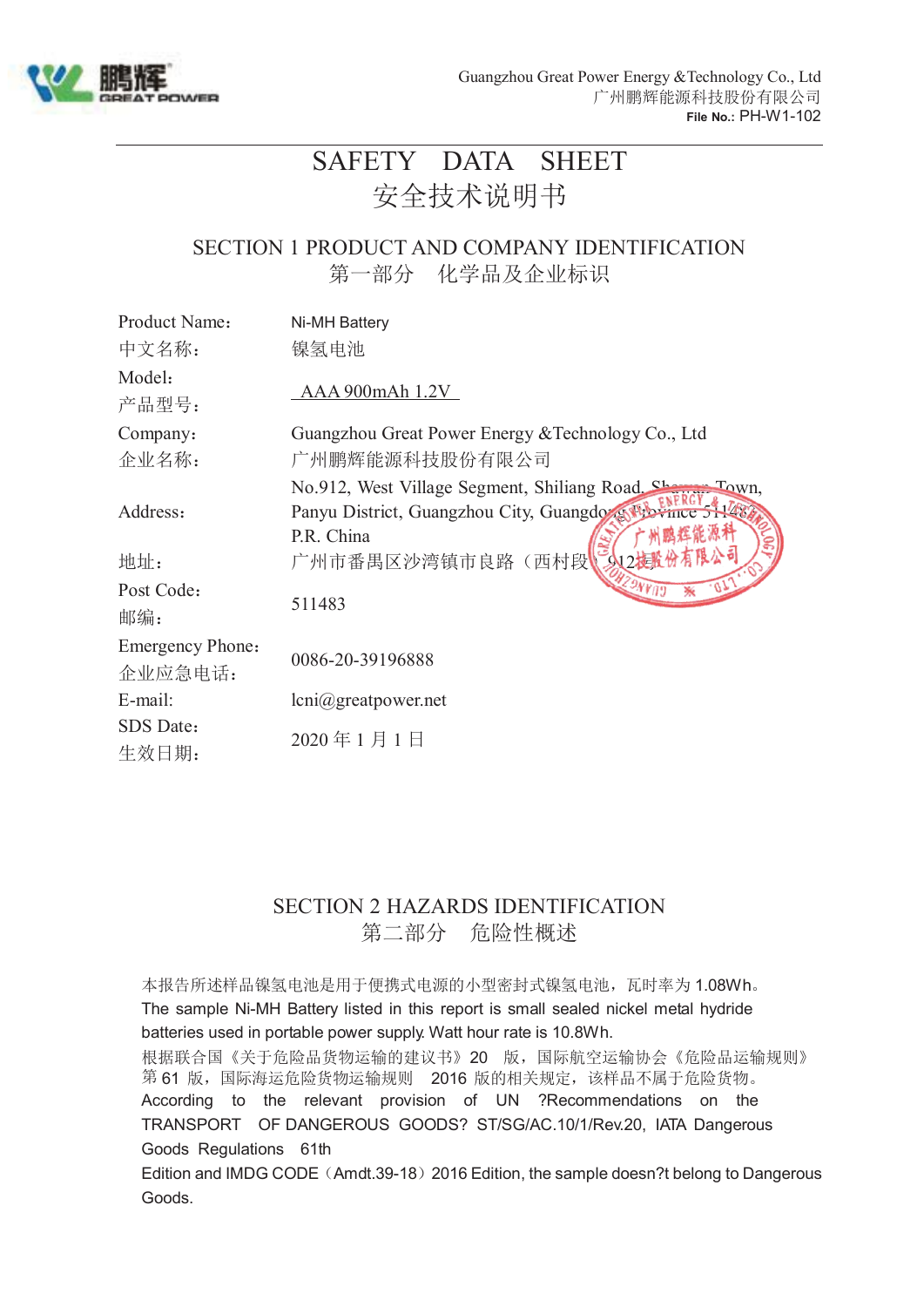

# SECTION 3 INFORMATION ON INGREDIENTS 第三部分 成分/组成信息

| Ingredient           | Concentration | CAS NO.         |
|----------------------|---------------|-----------------|
| Nickel Hydroxide     | 29.1%         | 12054-48-7      |
| Cobalt Oxide         | $2.1\%$       | 1307-96-6       |
| Nickel Powder        | $0.2\%$       | 7440-02-0       |
| <b>Alloy Powder</b>  | 42.4%         | N/A             |
| Potassium Hydroxide  | $0.7\%$       | 1310-58-3       |
| Lithium Hydroxide    | $0.1\%$       | 1310-65-2       |
| <b>Foamed Nickel</b> | 11.6%         | 7440-02-0       |
| Polypropylene        | $7.1\%$       | $9003 - 07 - 0$ |
| <b>Steel</b>         | $6.7\%$       | 7439-89-6       |
|                      |               | ENERGY          |
|                      |               |                 |

### SECTION 4 FIRS-AID MEASURES 第四部分 急救措施

**Skin Exposure:** If the internal battery materials of an opened battery cell come into contact with the skin, immediately flush with plenty of water.

皮肤接触: 若接触到电池内的物质, 立即用肥皂和大量清水彻底清洗皮肤。

Eye Exposure: In case of the internal battery materials in contact with eyes, flush with copious amounts of water for at least 15 minutes. Assure adequate flushing by separating the eyelids with fingers. Call a physician.

眼睛接触:若接触到电池内的物质,立即提起眼睑,用流动清水冲洗 15 分钟以上。

**Inhalation Exposure:** If inhaled the internal materials of battery, remove immediately to fresh air and seek medical attention.

吸入:若吸入电池内的物质,立即脱离现场至空气新鲜处。

**Oral Exposure:** If swallowed the internal materials of battery, do not induce vomiting. Seek immediate Medical attention.

食入:若食入电池内的物质,不宜催吐,立即就医。

### SECTION 5 FIRE FIGHTING MEASURES 第五部分 消防措施

燃点:不适用 **Flash Point:** N/A. 自燃温度:不适用 **Auto-Ignition Temperature:** N/A.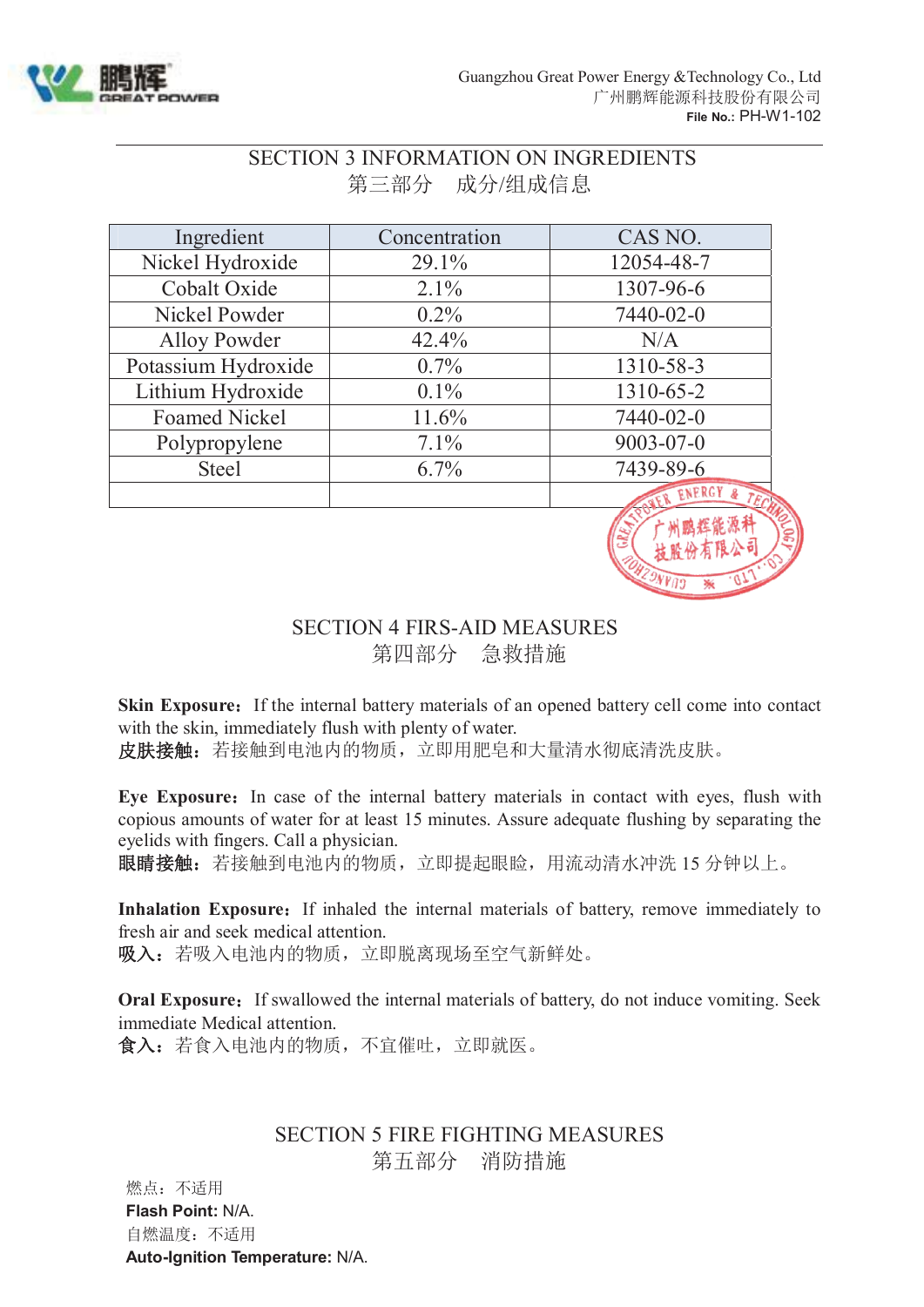

Ж

灭火介质: 大量水(降温),二氧化碳 **Extinguishing Media: Water, CO<sub>2</sub>.** 特殊灭火程序:自给式呼吸器 **Special Fire-Fighting Procedures:** Self-contained breathing apparatus. 异常火灾或爆炸:当电芯暴露于过热的环境中时,安全阀可能会打开。

#### **Unusual Fire and Explosion Hazards**

Cell may vent when subjected to excessive heat-exposing battery contents. 燃烧产生的危险物品:金属氧化物烟气

**Hazardous Combustion Products: Metal oxide fumes.** 

### SECTION 6 ACCIDENTAL RELEASE MEASURES 第六部分 泄露应急处理

#### **Procedure of Personal Precaution:**

If batteries show signs of leaking, avoid skin or eye contact with the material leaking from the battery. Use chemical resistant rubber gloves and non-flammable absorbent materials for clean up. Mix with inert material(e.g. Dry sand, vermiculite) and transfer to sealed container for disposal.

应急处理:若电池内的物质泄露,用洁净铲子收集于干燥、洁净、有盖的容器中 待处置。处理人员应穿合适的防护服。

> SECTION 7 HANDLING AND STORAGE 第七部分 操作处置与储存

**Handling:** Keep away from ignition sources, heat and flame. Such batteries must be packed in inner packages in such a manner as to effectively prevent short circuits and to prevent movement which could lead to short circuits. Avoid mechanical or electrical abuse. More than a momentary short circuit will generally reduce the battery service life. Avoid reversing battery polarity within the battery assembly. In case of a battery unintentionally be crushed, rubber gloves must be used to handle all battery components. Avoid contact with eyes, skin. Avoid inhalation. No smoking at working site. Materials to Avoid: Strong oxidizing agents, Corrosives.

操作处置注意事项: 操作人员应经过培训,严格遵守操作规程。建议操作人员穿一般作 业防护服,带安全手套。远离火种、热源,避免阳光直射。工作场所严禁吸烟。工作场 所应有通风系统和设备。避免随意拆卸电池和弄错正负极。须牢记在内包装中,以有效 防止短路和防止可导致短路的移动。万一电池内的物质泄露,避免眼睛、皮肤直接接触, 避免吸入。应与强氧化剂、腐蚀品分开存放。

Storage: Store in a cool, well-ventilated area. Keep away from ignition sources, heat and flame. Such batteries must be packed in inner packages in such a manner as to effectively prevent short circuits and to prevent movement which could to short circuits. Materials to Avoid: Strong oxidizing agents, Corrosives.

储存注意事项:储存于阴凉、通风的库房内。远离火种、热源,避免阳光直射。应与强氧化剂、腐 蚀品分开存放。储存区配备相应品种和数量的消防器材、泄露应急处理设备和合适的收容材料。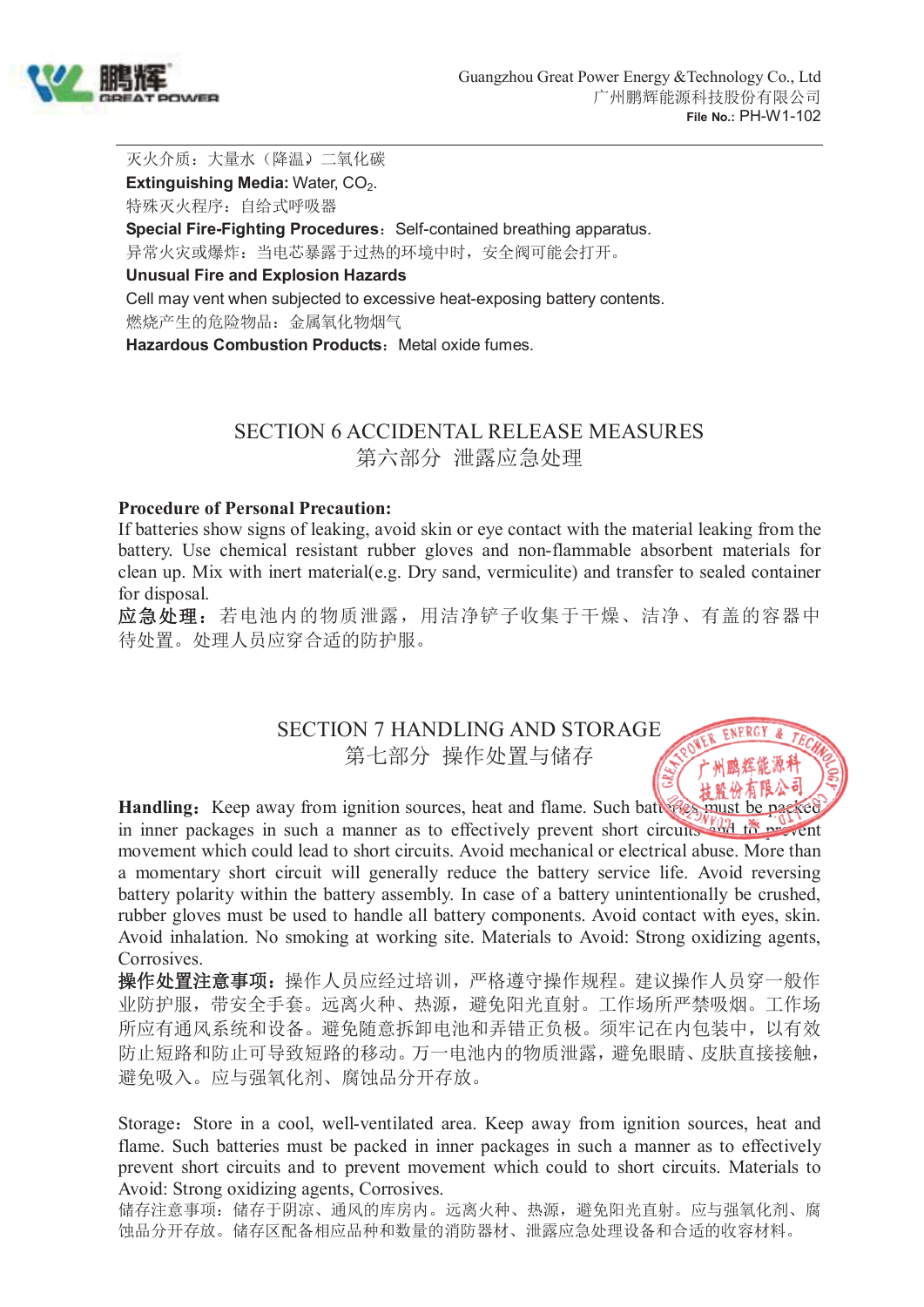

# SECTION 8 EXPOSURE CONTROL/PPE 第八部分 接触控制/个体防护

#### **Engineering Controls:**

Use ventilation equipment if available. Safety shower and eye bath

#### **Personal Protective Equipment:**

Respiratory System: Not necessary under conditions of normal use.

Eyes: Not necessary under conditions of normal use.

Clothing: Wear appropriate protective clothing.

Hand: Safety gloves.

#### **Other Protect**:

No smoking, drinking and eating at working site. Wash thoroughly after handling.

| 最高容许浓度: | 未制定标准                  |
|---------|------------------------|
| 检测方法:   | 无                      |
| 工程控制:   | 有通风系统和设备。提供安全淋浴和选系设整   |
| 呼吸系统防护: | 正常使用情况下不需要。            |
| 眼睛防护:   | 正常适应情况下不需要。<br>技股份有限公司 |
| 身体防护:   | 穿一般作业防护服。              |
| 手防护:    | 带安全手套。                 |
| 其它防护:   | 工作现场严禁吸烟、进食。工作后,淋浴更衣。  |

### SECTION 9 PHYSICAL/CHEMICAL PROPERTIES 第九部分 理化特征

外形:圆柱型电池 **Appearance:** Cylinder battery 气味: 无。 **Odour:** None. 酸碱度:正常使用条件下不适用。 **pH:** Not applicable under conditions of normal use. 闪点:无。 **Flash Point:** NA. 易燃度:无。 **Flammability:** NA. 溶解性(水溶性)。正常使用条件下不溶于水。 **Solubility (water):** Insoluble in water under conditions of normal use. 溶解性(其他)针对单个组分暴露情况,其他不适用。 **Solubility (other):** Not applicable unless individual components exposed.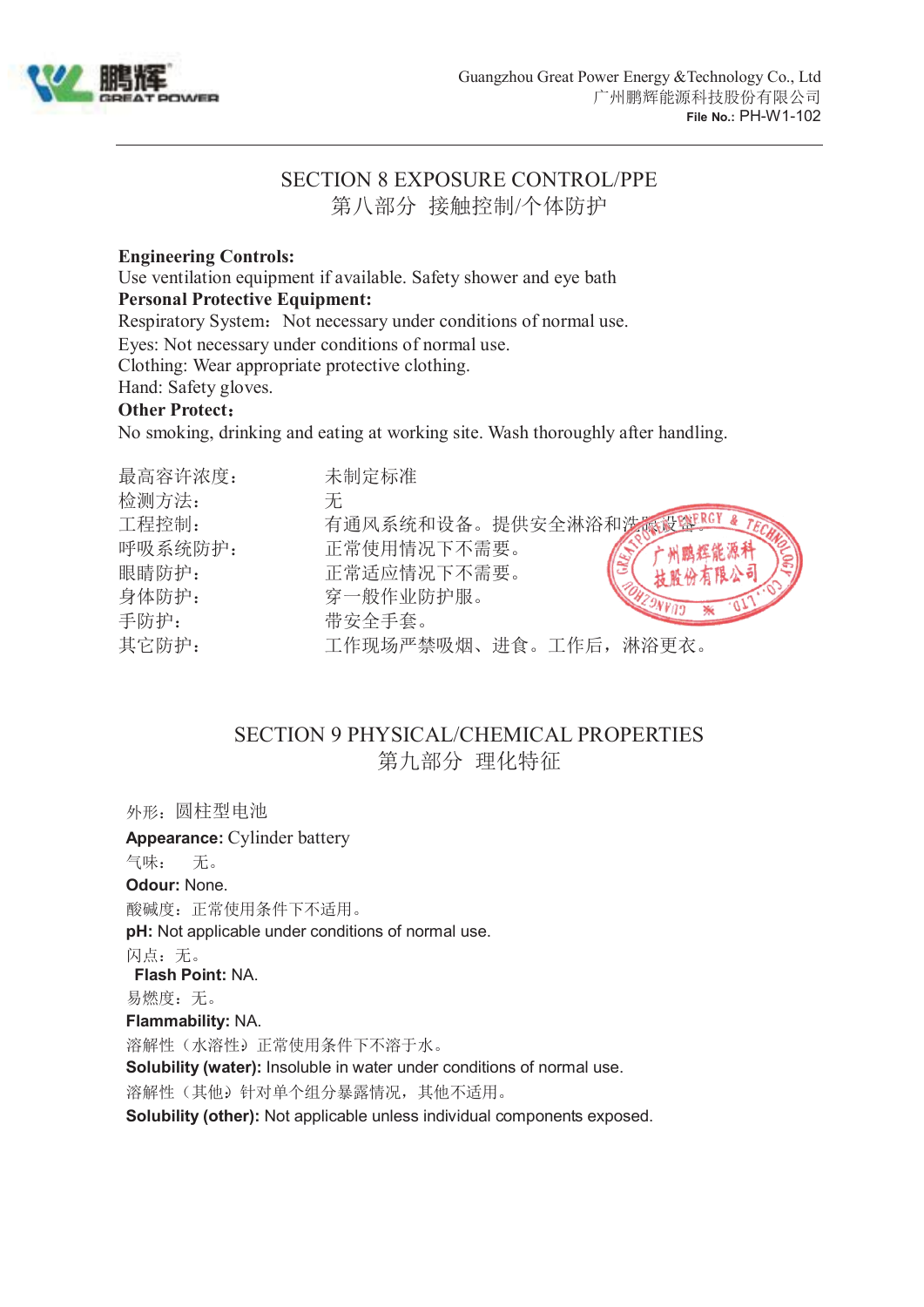

# SECTION 10 STABILITY AND REACTIVITY 第十部分 稳定性与反应活性

稳定性:产品在第 7 节所述的条件下稳定。

**Stability:** Product is stable under conditions described in Section 7.

应避免的条件:加热 70C 以上或焚烧、变形、毁坏、粉碎、拆卸、过充电、短路,长时间暴露 在潮湿的条件下。

**Conditions to Avoid :** Heat above 70C or incinerate. Deform. Mutilate. Crush. Disassemble. Overcharge. Short circuit. Expose over a long period to humid conditions.

应避免的材料:氧化剂,酸,碱,水。

**Materials to avoid:** Oxidizing agents, acid, alkalis, water.

危险分解物:有毒烟雾,并可能形成过氧化物。

**Hazardous Decomposition Products:** Toxic Fumes, and may form peroxides.

聚合危害:不适用。

#### **Hazardous Polymerization:** N/A.

如果发生泄露,避免与强氧化剂,无机酸,强碱,卤代烃接触。

If leaked, forbidden to contact with strong oxidizers, mineral acids, strong also walls, halogenate hydrocarbons.



### SECTION 11 TOXICOLOGICAL INFOPMATION 第十一部分 毒理学资料

标志及症状: 无, 除非电池破裂。

**Signs & symptoms:** None, unless battery ruptures.

内部物质暴露的情况下,电解液对眼睛和皮肤有刺激性并产生化学灼伤。

In the event of exposure to internal contents, electrolyte will cause chemical burn and irritating to the eyes and skin.

吸入:无。

**Inhalation:** NA.

皮肤接触:对皮肤刺激性。

**Skin contact:** Skin irritant.

眼睛接触:对眼睛有刺激性。

**Eye contact:** Eye irritant

食入:吞下中毒。

**Ingestion: Poisoning if swallowed..** 

下列情况下会危险人员身体健康:如果与电池内部材料直接接触,皮肤可能会出现干燥、灼烧等 轻微或严重的刺激,并且损坏靶器官的神经,肝脏和肾脏。

Medical conditions generally aggravated by exposure: In the event of exposure to internal contents, moderate to server irritation, burning and dryness of the skin may occur, Target organs nerves, liver and kidneys.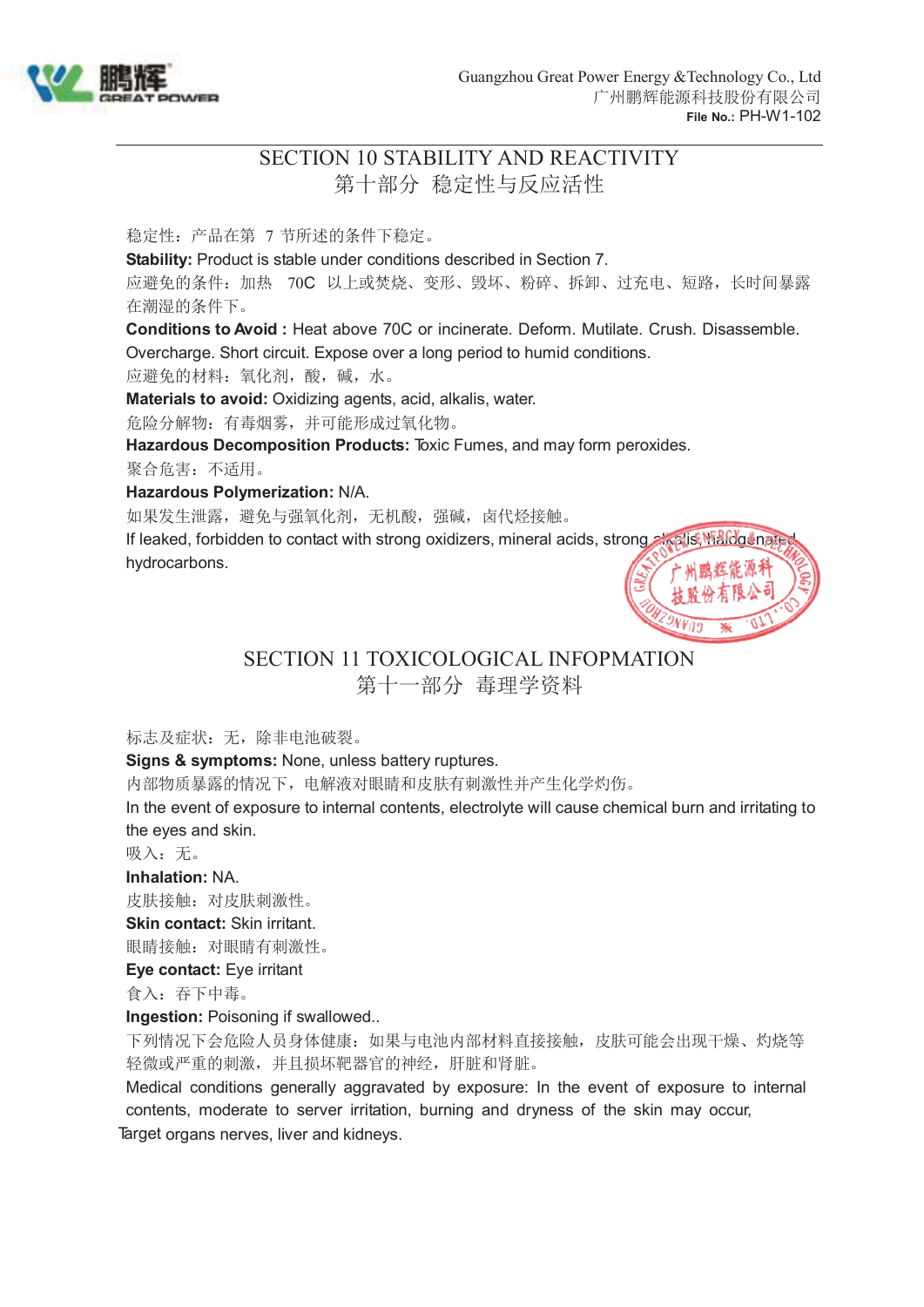

# SECTION12 ECOLOGICAL INFORMATION 第十二部分 生态学资料

对哺乳动物的影响:目前未知。 **Mammalian effects:** None known at present. 生态毒性:目前未知。 **Eco-toxicity:** None known at present. 生物体内积累:慢慢地生物降解。 **Bioaccumulation potential:** Slowly Bio-degradable. 环境危害:目前没有已知的环境危害。 **Environmental fate:** None known environmental hazards at present.

### SECTION 13 Disposal consideration 第十三部分 废弃处理

禁止焚烧,或使电池温度超过 70?C,这种滥用可导致泄漏和/或电池爆炸。应按照相应的地方性法 规处理。

Do not incinerate, or subject cells to temperature in excess of 70?C, Such abuse can result in loss of seal leakage, and/or cell explosion. Dispose of in accordance with appropriate local regulations.

### SECTION 14 TRANSPORT INFORMATION 第十四部分 运输信息

运输标签:不适用

**Label for conveyance:** Not Applicable.

**UN** 编号:不适用

**UN Number:** Not Applicable.

海洋污染物: 无

**Marine pollutant:** No

本报告所述样品包装中需具有适当的防短路和意外启动的控施。

The samples are properly protected so as to prevent short circuits and accidental activation in the package.

根据国际航空运输协会《危险品运输规则》第 61 版特殊规定 A199 条款,本报告所述样品可按照 普通货物运输,在空运单中的货物描述中必须包含?非受限制?和特殊规定编号。根据国际海运 危险货物运输规则 2016 版特殊规定 963 条款,安装或包含在设备中的镍氢纽扣电池会镍氢电 池

或蓄电池,以及单个货物运输组件中的电池总重量不超过 100kg,不适用于该规则中的任何其他 规定。

According to the IATA Dangerous Goods Regulations **61st** Edition special provisions A199, the sample list in this report can be transport as normal goods, the words ?Not Restricted? and the Special Provision number must be included in the description of the substance on the Air Waybill. According to IMDG CODE (Amdt.39-18) 2016 Edition special provisions 963, the Ni-MH button cell Ni-MH cells or batteries install in(or packed with) equipments, and the battery in the carriage of goods by a single component does not exceed the total weight of 100 kg, does not apply to any other provisions of this rule of IMDG.

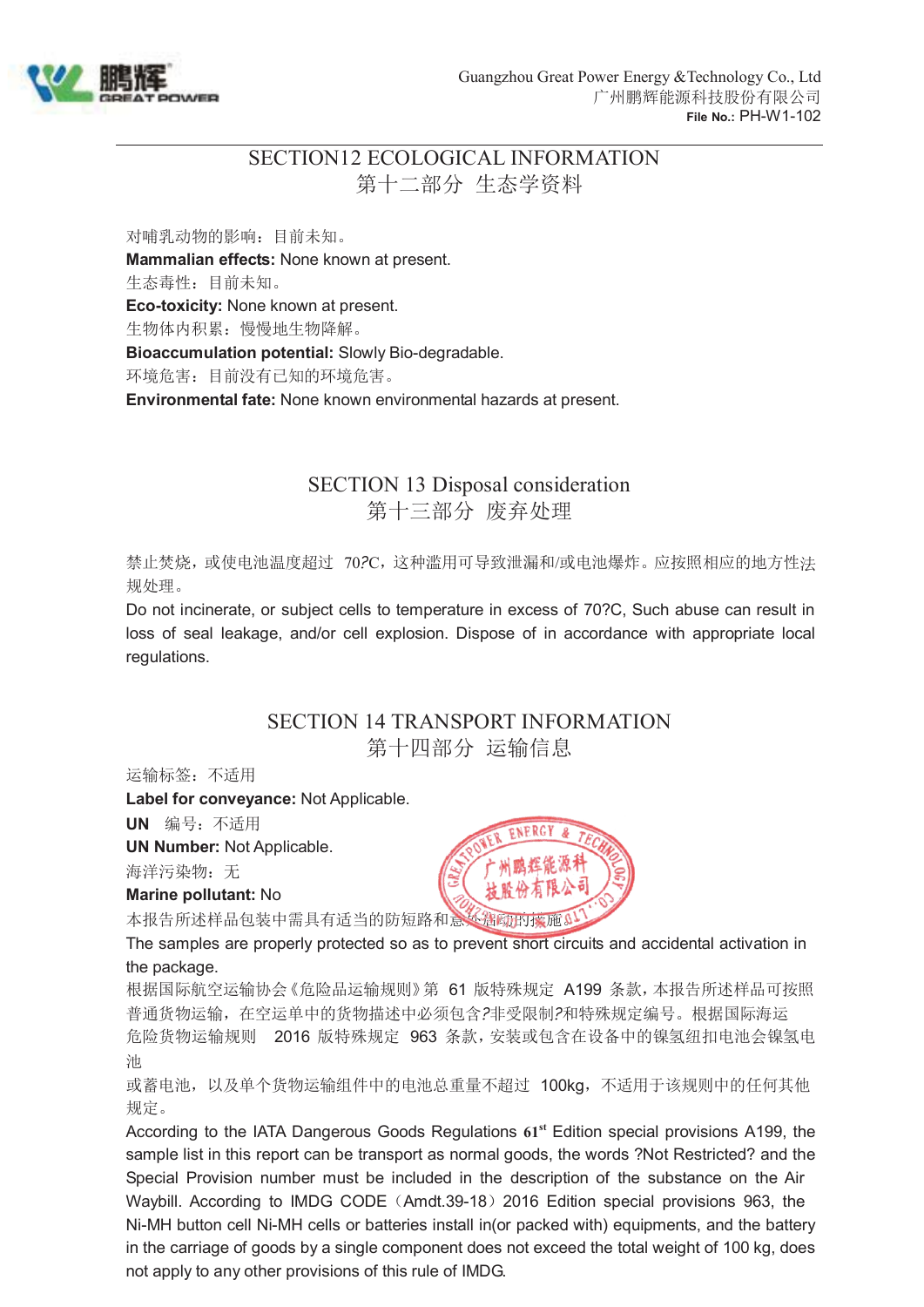

# SECTION 15 REGULATORY INORMATION

第十五部分 法规信息

法律信息

Law information 《危险物品规则》 《Dangerous Goods Regulations》 《对危险货物运输的有关规定的建议》 《Recommendations on the Transport of Dangerous Goods Model Regulations》 《国际海运危险货物规则》 《International Maritime Dangerous Goods》 《危险品安全运输技术指令》 《Technical Instructions for the Safe Transport of Dangerous Goods》 《危险货物分类和品名编号》 《Classification and code of dangerous goods》 《职业安全卫生法》 《Occupational Safety and Health Act》(OSHA) 《有毒物质控制法》 《Toxic Substance Control Act》(TSCA) 《消费产品安全法》 《Consumer Product Safety Act》(CPSA) 《联邦环境污染控制法》 《Federal Environmental Pollution Control Act》(FEPCA) 《资源保护及恢复法案》 《Resource Conservation and Recovery Act》(RCRA) 《安全饮用水法》 《Safety Drinking Water Act》(CWA)



The above information is based on the data of which we are aware and is believed to be correct as of the data hereof. Since this information may be applied under conditions beyond our control and with which may be unfamiliar and since data made available subsequent to the data hereof may suggest modifications of the information, we do not assume any responsibility for the results of its use. This information is furnished upon condition that person receiving it shall made his own determination of